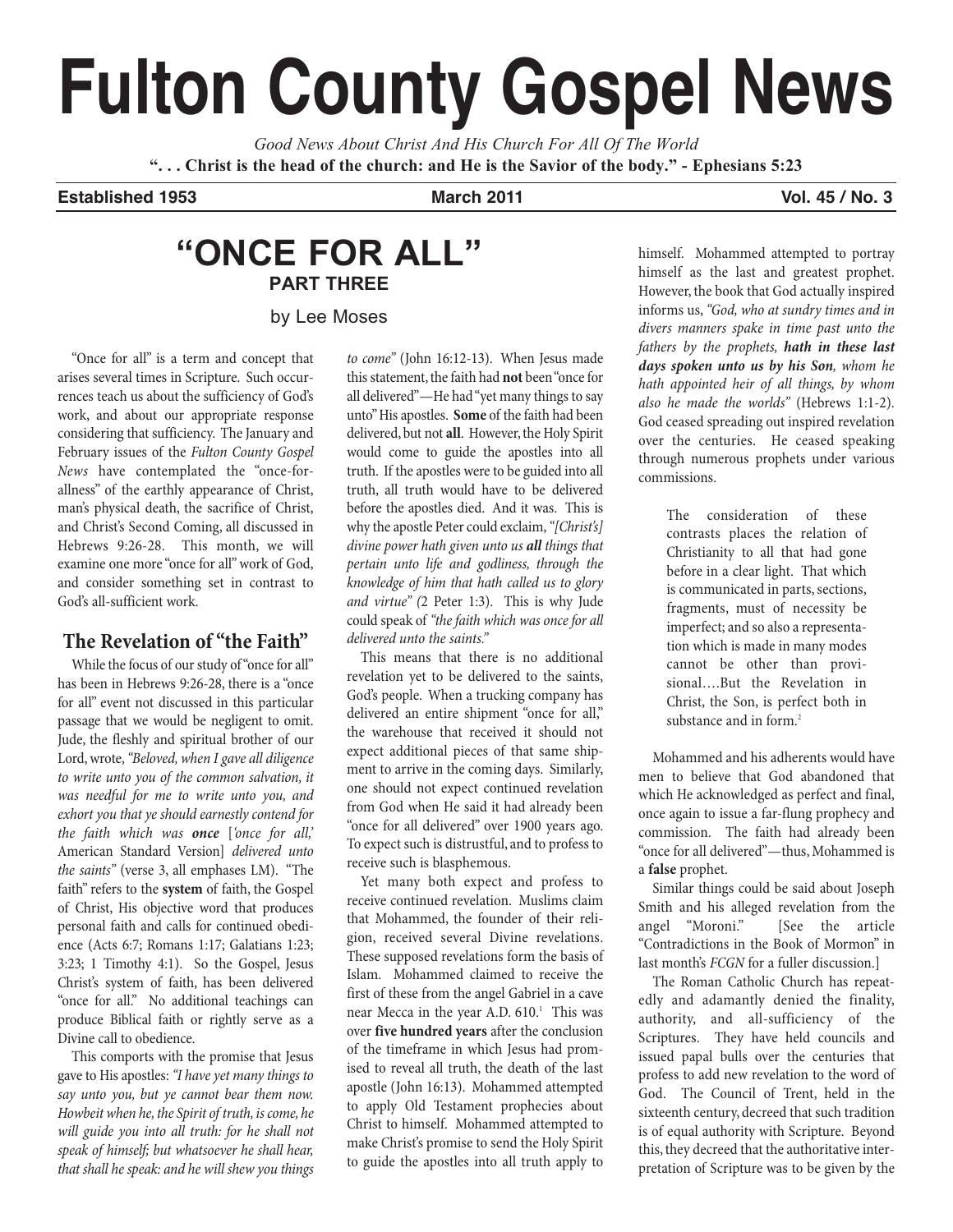#### **FULTON COUNTY GOSPEL NEWS** USPS Publication #211780

. . . is a Periodical publication issued monthly by the Church of Christ at Third and Bethel (P.O. Box 251), Mammoth Spring, AR 72554-0251. **POSTMASTER: Please mail all changes of address to the above address.**

**FCGN** is mailed free of charge to any who care to receive it. We will be happy to add any names to the regular mailing list. If you send in a name we must have a complete address, including number and street name, or R.R. or HCR number, plus box number, or a P.O. Box number and the **NINE DIGIT ZIP CODE**. This paper is supported by voluntary contributions for which we are grateful. Financial information will be furnished upon request. **Mail all address corrections or manuscripts to:**

#### **FULTON COUNTY GOSPEL NEWS** P.O. Box 251

Mammoth Spring, AR 72554

| Lee Moses $\dots\dots\dots\dots\dots\dots$ . EDITOR |
|-----------------------------------------------------|
|                                                     |
| E-Mail cocfcgn@centurytel.net                       |
| Website . www.fultoncountygospelnews.org            |
|                                                     |
| E-Mail $\ldots$ sales@halopages.net                 |

## *(continued from page one)*

Roman Catholic Church, and their interpretation was always given in light of the aforementioned tradition.

As such, the tradition is actually of far **greater** weight to the Roman Catholic Church than is Scripture. *"Thus have ye made the commandment of God of none effect by your tradition"* (Matthew 15:6).

While the Protestant denominations were formed to "protest" these and other Catholic abuses of power, they have not fared much better. Their creeds, denominational organizations, and synods presume to legislate spiritually in addition to the word of God. Jude was inspired to write of *"the faith which was once delivered unto the saints."* The word for "once" "pertains to a single occurrence and decisively unique."3

Yet the existence of and reworking of creeds, and the decrees of synods and denominational organizations, might cause one to think that the faith was yet in the process of being perfected, and that God required Protestant denominations to accomplish it.

Pentecostals insist that modern-day Christians are directly led by the Holy Spirit into receiving new revelation. There are those in other denominations, and even some within the Lord's church, who claim to receive

"direct leading by the Holy Spirit." This would also amount to new revelation, were it true, for whatever "leading" the Holy Spirit might give would be a revelation from God. The thought of new revelation from God excites many, just as those at Mars' Hill in Athens *"spent their time in nothing else, but either to tell, or to hear some new thing"* (Acts 17:21). However, there is no new revelation—as it has been aptly put,"All that is old may not be gold, but if it is new, it cannot be true!" God's revelation has been written (Ephesians 3:3-4; 2 Timothy 3:16; 1 Peter 5:12; 2 Peter 3:1-2; Revelation 1:1-3), and it has been completed.

God has completed His book, and no additions or subtractions are authorized. And those who attempt such will be severely punished: *"For I testify unto every man that heareth the words of the prophecy of this book, If any man shall add unto these things, God shall add unto him the plagues that are written in this book: And if any man shall take away from thewords of the book of this prophecy,God shall take away his part out of the book of life, and out of the holy city, and from the things which are written in this book"* (Revelation 22:18-19). While this warning is particularly against adding to or taking from the contents of the book of Revelation, it connects with other similar warnings (such as Deuteronomy 4:2; 12:32; Proverbs 30:6) against"adding to or taking from" **any** of the contents of Scripture. And it is striking that such a warning comes at the close of the last book of Scripture to be inspired and written. "This language can scarcely signify anything other than a closed canon." 4

While we have considered several things that are "once for all," let us also consider something that is **not**.

## **Christianity is** *Not* **a "Once for All"Religion**

Some make the claim that one's being set right with God is likewise "once for all." People will throw around slogans such as "once saved, always saved." However, nothing could be further from the truth. 5

Often, the Bible contrasts the "once-forallness" of God's work with the Christian's need for diligence and perseverance. The Hebrews writer focused on the all-sufficiency of the one-time sacrifice of Jesus and the one-time offering of His blood (9:25-28; 10:10-14). This is how it is for God—He does not have to repeat an act to accomplish His

intention. <sup>6</sup> But the human side is very different. This was true for priests serving under the Law of Moses—their work never fully atoned for sin (9:25; 10:1-4). Neither is the Christian's response to God's work a onetime event.

> *Cast not away therefore your confidence, which hath great recompence of reward. For ye have need of patience* [*'endurance,'* New King James Version]*, that, after ye have done the will of God, ye might receive the promise. . . . Now the just shall live by faith: but if any man draw back, my soul shall have no pleasure in him* (Hebrews 10:35-38).

"Patience" or "endurance" (verse 36) implies continuous exertion, whereas "draw[ing] back" as losing the favor of God (verse 38) is presented as the alternative.

Paul wrote, *"I beseech you therefore, brethren, by the mercies of God, that ye present your bodies a living sacrifice, holy, acceptable unto God, which is your reasonable service"* (Romans 12:1). While Christ only offered Himself once, we are to remain **continuously** offered before God. A "living sacrifice" must ever remain a sacrifice.

Likewise, as Jude spoke of *"the faith which was once delivered* [by **God**] *unto the saints,"* he went on to reminder readers that "the Lord, *having saved the people out of the land of Egypt, afterward destroyed them that believed not"* (verse 5). Jude used other examples of those who failed to keep themselves in God's grace, even though they had received it. Toward the close of the epistle, Jude reminds readers, *"Keep yourselves in the love of God, looking for the mercy of our Lord Jesus Christ unto eternal life"* (Jude 21).

To speak of a man's doing one time what is necessary for salvation as similarly "once for all" as the work of God is false and presumptuous. It diminishes God's transcendence over man. It places undue confidence in human accomplishment. What God does pertaining to man's salvation is indeed "once for all"—what man does is not.

## **Conclusion**

There are things we might accomplish in life that we think of as being "once for all" perhaps we might kick a bad habit or learn a new skill. But when God has stepped into man's history to effect man's salvation, we see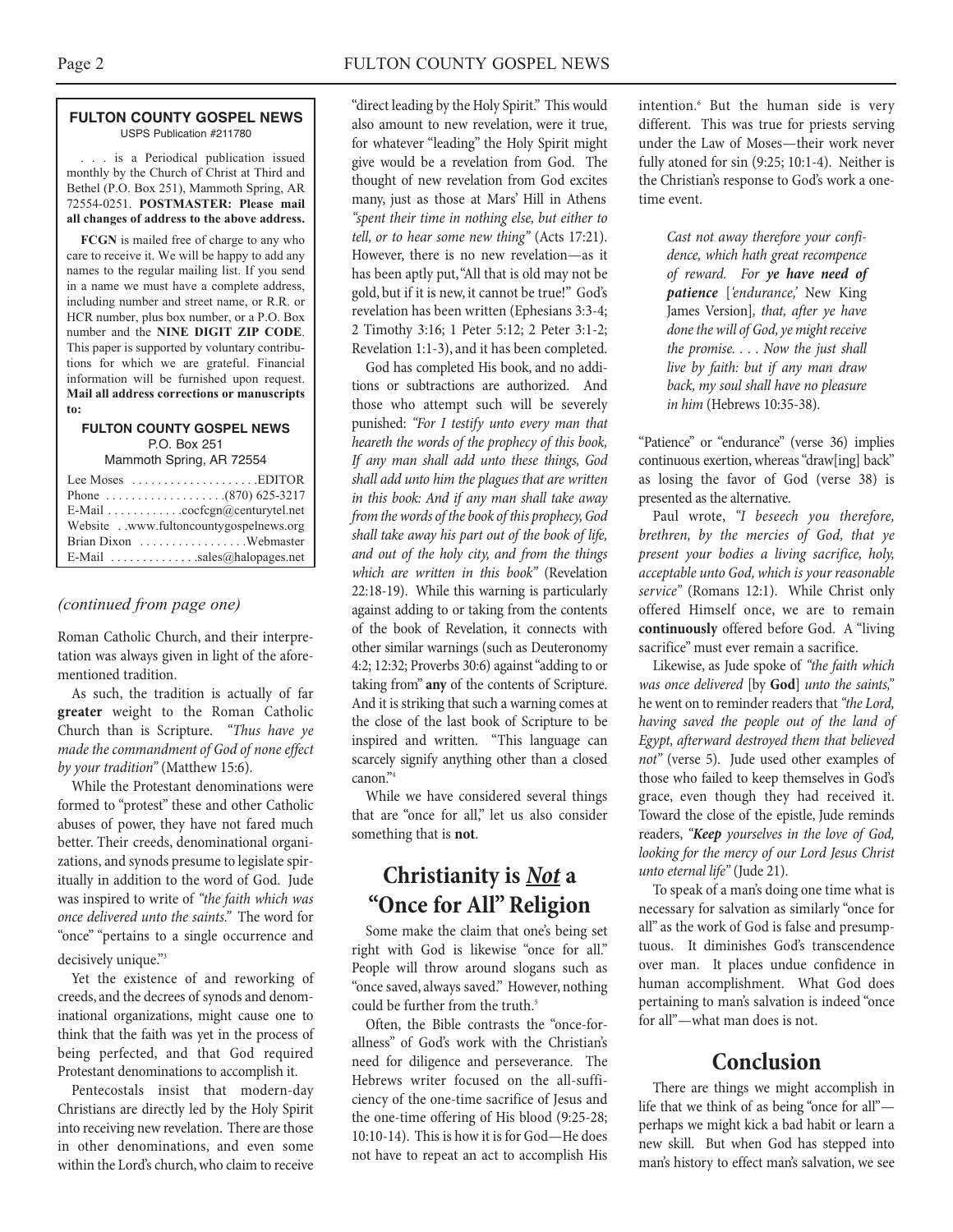unique events in all of history that undeniably accomplished what God intended them to accomplish, and what man could **not** accomplish of himself. From each of them we learn something about the sufficiency of God's work. From each of them welearn something about the falsehood and futility of several manmade religious doctrines. And from each of them we learn something about our proper attitude and response toward the "once for all" work of God.

1 Philip Schaff, *The History of the Christian Church* (Peabody, MA: Hendrickson Publishers, 2002 printing), 4:164.

2 Brooke Foss Westcott, *The Epistle to the Hebrews* (London: MacMillan, 1892), p. 4.

3 *Hapax,* in Bauer, Danker, Arndt, and Gingrich, *A Greek-English Lexicon of the New Testament and Other Early Christian Literature*, 3rd ed. (Chicago: Univ. of Chicago Press, 2000), p.

4 F.F. Bruce, *The Canon of Scripture* (Downers Grove,IL: IVP Academic, 1988), p. 23.

5 There is a sense in which one's relationship with God is forever changed once he obeys the Gospel, although that change in relationship does not ensure continued salvation, fellowship with God, or hope of eternal life. But the change binds the Christian to a **second** law of pardon (Acts 8:22; 1 John 1:9). Baptism into Christ is an action that can never be repeated. The Hebrews'writer speaks of those who have obeyed the Gospel as *"those who were once enlightened"*(Hebrews 6:4). There is indeed a certain "once-for-allness of the one baptism," as described by Gustav Stählin (*Hapax, ephapax,* in *Theological Dictionary of the New Testament*, ed. Gerhard Kittel, Grand Rapids, MI: Wm. B. Eerdmans Publishing Company, 1999 printing, 1:382). However, Mr. Stählin takes this concept too far, effectively teaching that Christianity **is** a "once for all" religion, contradicting the numerous Scriptures teaching the need of a Christian's continuous effort in perseverance. Although a Christian may not need to be baptized again, he will need to do something to obtain pardon.

6 The sufficiency of God's work does not negate the fact that He continues to be active in providence.

## **CHURCHES DISPLEASED WITH GOD**

To be displeased with God is evil and sinful, and yet this number grows larger every year.The Old Testament character, Naaman, has often been referenced to represent people who trust more in their own thoughts than in God's thoughts. Naaman was a great and honorable man, but he had the dreaded disease of leprosy (2 Kings 5:1). Elisha, prophet of God, sent word to Naaman with instructions for the cure of his leprosy (verse 10). The remedy was clear and easy to understand.The message from God:*"Go and wash in the Jordan seven times, and thy flesh shall come again unto thee, and thou shalt be clean."* Naaman was displeased both with the messenger sent by the prophet and the method of the cure. Instead of obeying God's instructions, Naaman gave his opinion as to **how** and **where** the healing should take place. The text reads, *"But Naaman was wroth, and went away, and said, Behold, I thought, He will surely come out to me, and stand, and call on the name of Jehovah his God, and wave his hand over the place, and recover the leper. Are not Abanah and Pharpar, the rivers of Damascus, better than all the waters of Israel? may I not wash in them, and be*

## By Marvin L. Weir

*clean? So he turned and went away in a rage"*(verses 11-12).

The *"behold, I thought"* mentality (verse 11) that leads to men wondering why a substitute for God's specific commands will not be just as productive (verse 12) is alive and well today. Many people give lip-service to the Bible while ignoring the Scriptures and faithfully following their own opinion, religious creed, or family tradition. The principle and truth taught in both Old and New Testaments cannot be stated often enough. God said to Israel, *"Ye shall not add unto the word which I command you, neither shall ye diminish from it, that ye may keep the commandments of Jehovah your God which I command you"* (Deuteronomy 4:12). In closing out the words of the New Covenant, the Lord warned, *"I testify unto every man that heareth the words of the prophecy of this book, if any man shall add unto them, God shall add unto him the plagues which are written in this book: and if any man shall take away from the words of the book of this prophecy, God shall take away his part from the tree of life, and out of the holy city, which are written in this book"*

(Revelation 22:18-19). In words that are clear, simple, and easy to understand, the Lord declares one will lose access to the tree of life and the holy city who **adds to** or **takes from** the inspired Scriptures!

There are many churches today who are displeased with the Bible verse that says, *"let the women keep silence in the churches: for it is not permitted unto them to speak; but let them be in subjection, as also saith the law"* (1 Corinthians 14:34). They also reject 1 Timothy 2:12 which states: *"But I permit not a woman to teach, nor to have dominion over a man, but to be in quietness."* It has nothing to do with intellect, ability, or inferiority. The passage continues, *"For Adam was first formed, then Eve; and Adam was not beguiled, but the woman being beguiled hath fallen into transgression"* (verses 13- 14).God gave His reasons for women not having a leadership role over men in the church, but many today are displeased with God and are of the same mindset as was Naaman!

Numerous churches today are displeased with the Lord adding those who are saved to His church (Acts 2:47), and thus think they should vote on